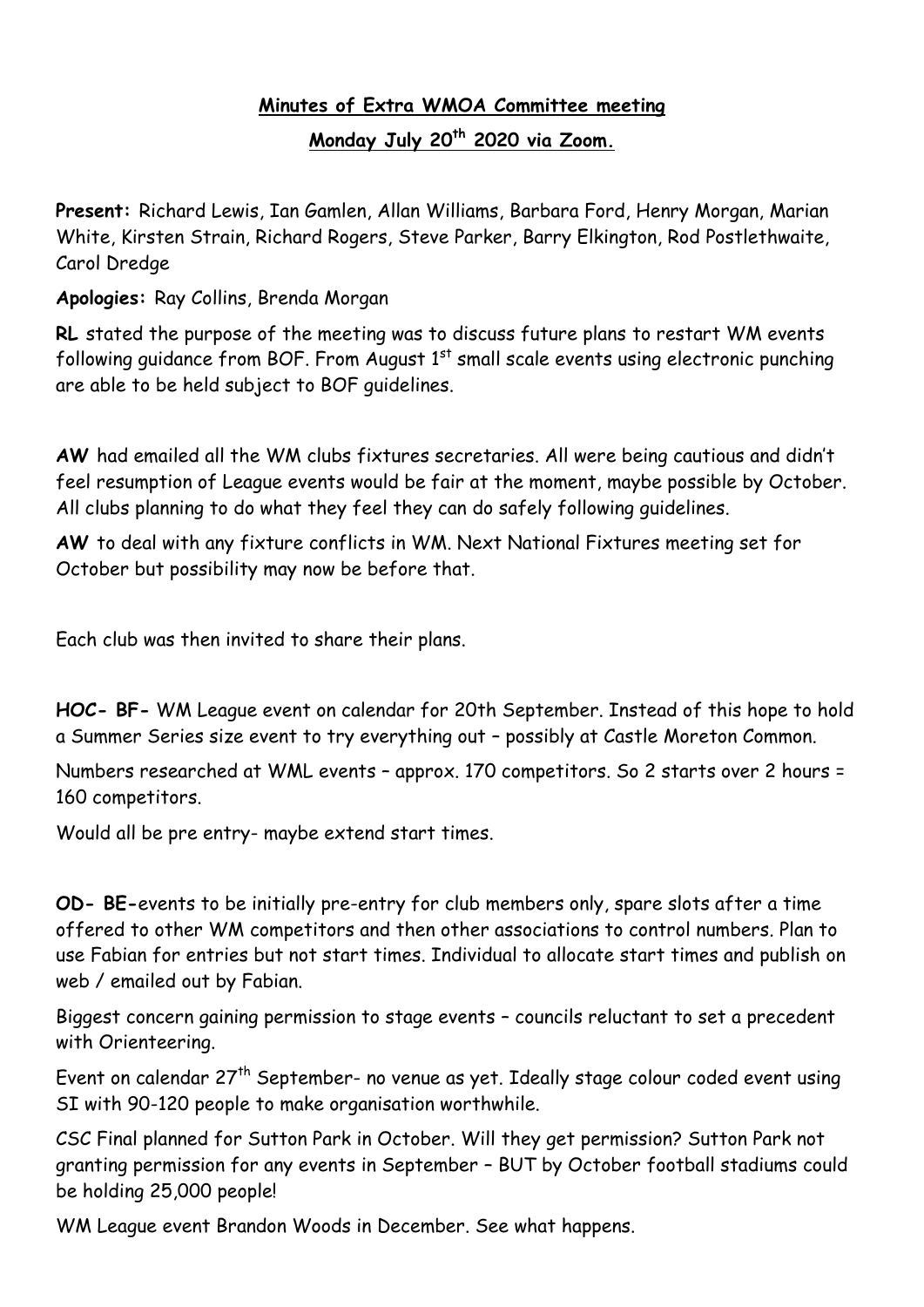WRE-SP- Long O on Long Mynd on 13<sup>th</sup> September still going ahead. Small numbers of competitors (40-50) and open area. Pre-entry only through SI. Maybe introduce a shorter course as well.

Next event- 29<sup>th</sup> November -WM League -Nesscliffe- planning to hold this.

**POTOC-HM-**Local event on calendar for beginning of September- unsure of gaining permission to hold. Plan to use PayPal for pre-entry. Open to WM clubs.

Still plan to run regular MapRun events.

WM Champs- 22<sup>nd</sup> November- going ahead with planning and permissions.

**COBOC-IG-**COBOC's aim is to promote Orienteering to newcomers- BOF guidance states no events for beginners/ novices.

Continue to use MapRun events once a month in different parks in Birmingham as no permission problems with these.

No other events before next year.

**WCH-** no committee member present to give feedback on next steps.

 $11<sup>TH</sup>$  October - Haywood Warren  $13<sup>TH</sup>$  December - Shoal Hill

Both events left in place – considering running these?

**Junior Squad- KS-**highlighted problems trying to keep squad active at this time. Restrictions in place re coaching numbers and number of coaches needed.

Squad using Zoom to do online training weekly – mixture of physical and technical training sessions. Hoping to start monthly outdoor training sessions from August. No permissions or fixed areas as yet.

WRE Long O event – can anything be offered to squad? **SP** to raise with organiser.

Plea to not neglect Juniors at this time. They are losing a year in their O development. Need new Juniors coming through into squad.

**BE-** WM need to put on events where Juniors can take part- not street events- use small woods.

## **Toilets- RP-** How are we going to deal with these?

Guidelines say no requirements to have them at the moment but gives guidelines re queuing, disinfecting etc if event has mobile toilets. **AW-** suggested toilet companies may now provide enhanced sanitation. Stressed need to have toilets at events as companies need to be supported at this time. Extra expense of these to be added to entry fees.